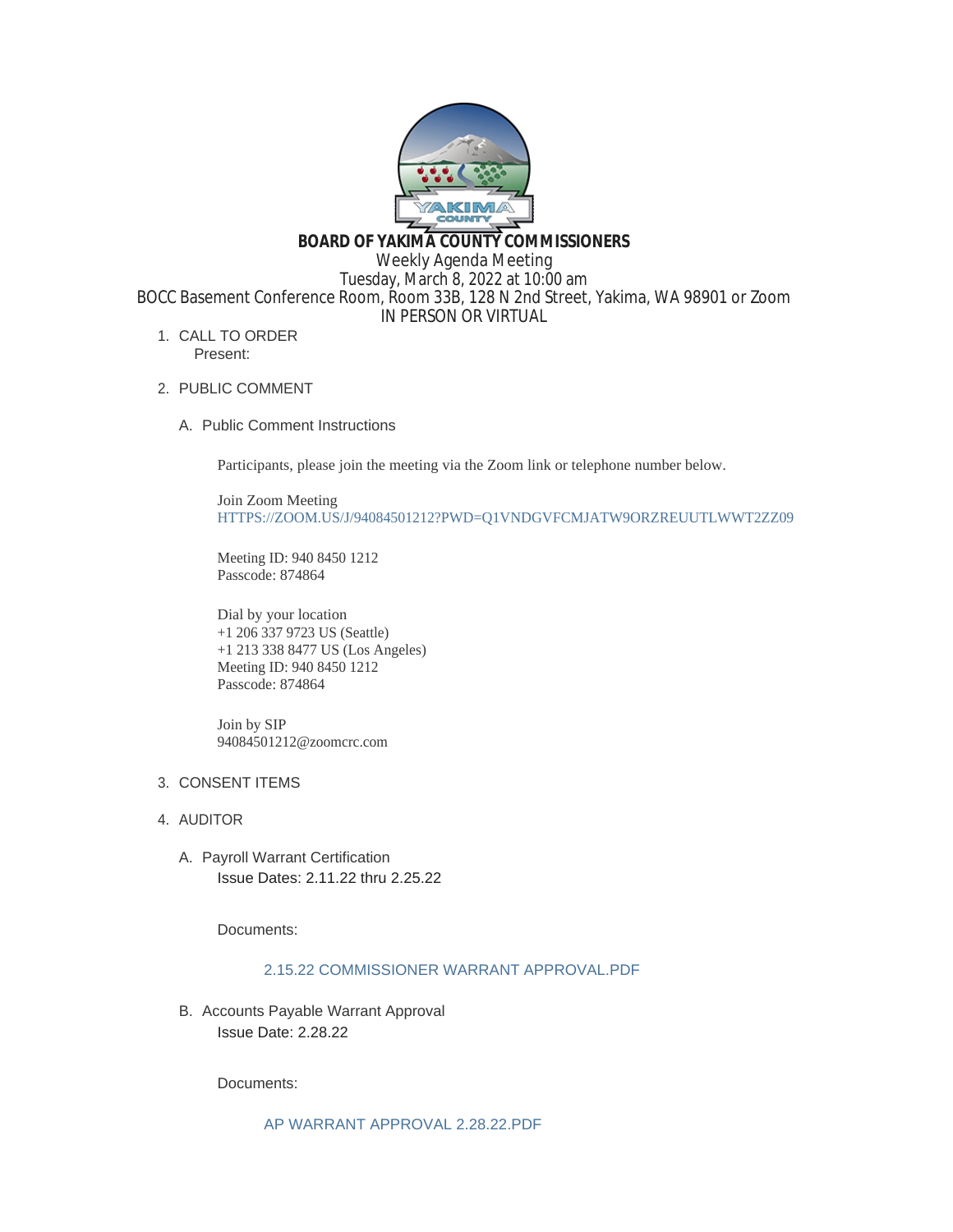C. Resolution 66-2022

Approving Amendments to the Current Certification of Auditing Officers and Alternate Auditing Officers for Various County Funds.

Fiscal Impact: \$0

Documents:

### [66-2022.PDF](https://www.yakimacounty.us/AgendaCenter/ViewFile/Item/3960?fileID=15694)

- 5. COMMISSIONER
	- 3.1.22 Minutes A.

Documents:

#### [3.1.22 MINUTES.PDF](https://www.yakimacounty.us/AgendaCenter/ViewFile/Item/3938?fileID=15685)

3.1.22 Emergency Meeting Minutes B. Emergency Meeting Pursuant to RCW 42.30.080.

Documents:

## [3.1.22 EMERGENCY MEETING PURSUANT TO RCW 42.30.080.PDF](https://www.yakimacounty.us/AgendaCenter/ViewFile/Item/3959?fileID=15693)

- 6. COUNTY ROADS
	- Resolution 68-2022 A. Awarding Bid for Collins Road Improvement Project to Interwest Construction Inc.

Fiscal Impact: \$0

Documents:

## [68-2022.PDF](https://www.yakimacounty.us/AgendaCenter/ViewFile/Item/3974?fileID=15713)

## 7. DEPARTMENT OF CORRECTIONS

A. Agreement 56-2022

Renewal Agreement with Wellpath LLC for Healthcare Services Provided to All Inmates.

Fiscal Impact: \$222,658.48 Annually

Documents:

#### [BOCC 56-2022.PDF](https://www.yakimacounty.us/AgendaCenter/ViewFile/Item/3942?fileID=15689)

## FACILITIES SERVICES 8.

Resolution 70-2022 A. Awarding Bid for the Yakima County Stadium Improvements Project to M Sevigny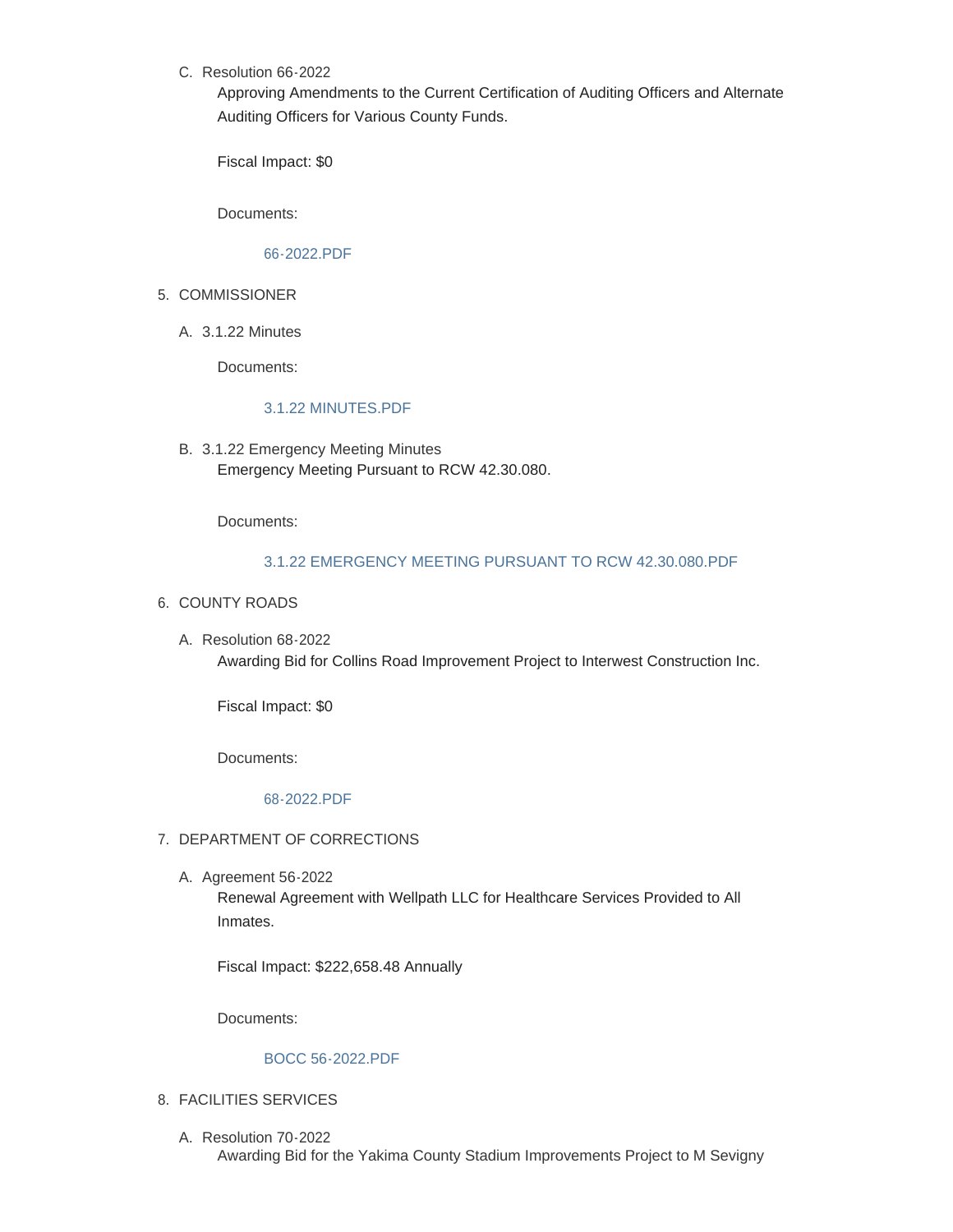Construction Inc.

Fiscal Impact: \$0

Documents:

### [70-2022.PDF](https://www.yakimacounty.us/AgendaCenter/ViewFile/Item/3975?fileID=15714)

B. Resolution 71-2022

Authorizing Advertisement for Bids for Construction Work Associated with the State Fair Park Maintenance Staff Office Roof Replacement Project; PW20200-P.

Fiscal Impact: Cost for Legal Advertisement

Documents:

#### [71-2022.PDF](https://www.yakimacounty.us/AgendaCenter/ViewFile/Item/3976?fileID=15715)

C. Resolution 72-2022

Authorizing Advertisement for Bids for Construction Work Associated with the Yakima County Juvenile Justice Center Roof Replacement Project; PW22222-T.

Fiscal Impact: Cost for Legal Advertisement

Documents:

## [72-2022.PDF](https://www.yakimacounty.us/AgendaCenter/ViewFile/Item/3977?fileID=15716)

D. Agreement 57-2022

Professional Services Agreement with BORArchitecture for the Jail Annex Roof Replacement Project.

Fiscal Impact: Not to Exceed \$14,500

Documents:

## [BOCC 57-2022.PDF](https://www.yakimacounty.us/AgendaCenter/ViewFile/Item/3943?fileID=15690)

E. Agreement 72-2022

Agreement with M Sevigny Construction for the Yakima County Stadium Improvements Project.

Fiscal Impact: \$348,401.10

Documents:

#### [BOCC 72-2022.PDF](https://www.yakimacounty.us/AgendaCenter/ViewFile/Item/3978?fileID=15712)

- FINANCIAL SERVICES 9.
	- A. Agreement 55-2022

Authorizing a SIED Agreement with the Port of Grandview for the Wallace Way Infrastructure Improvements.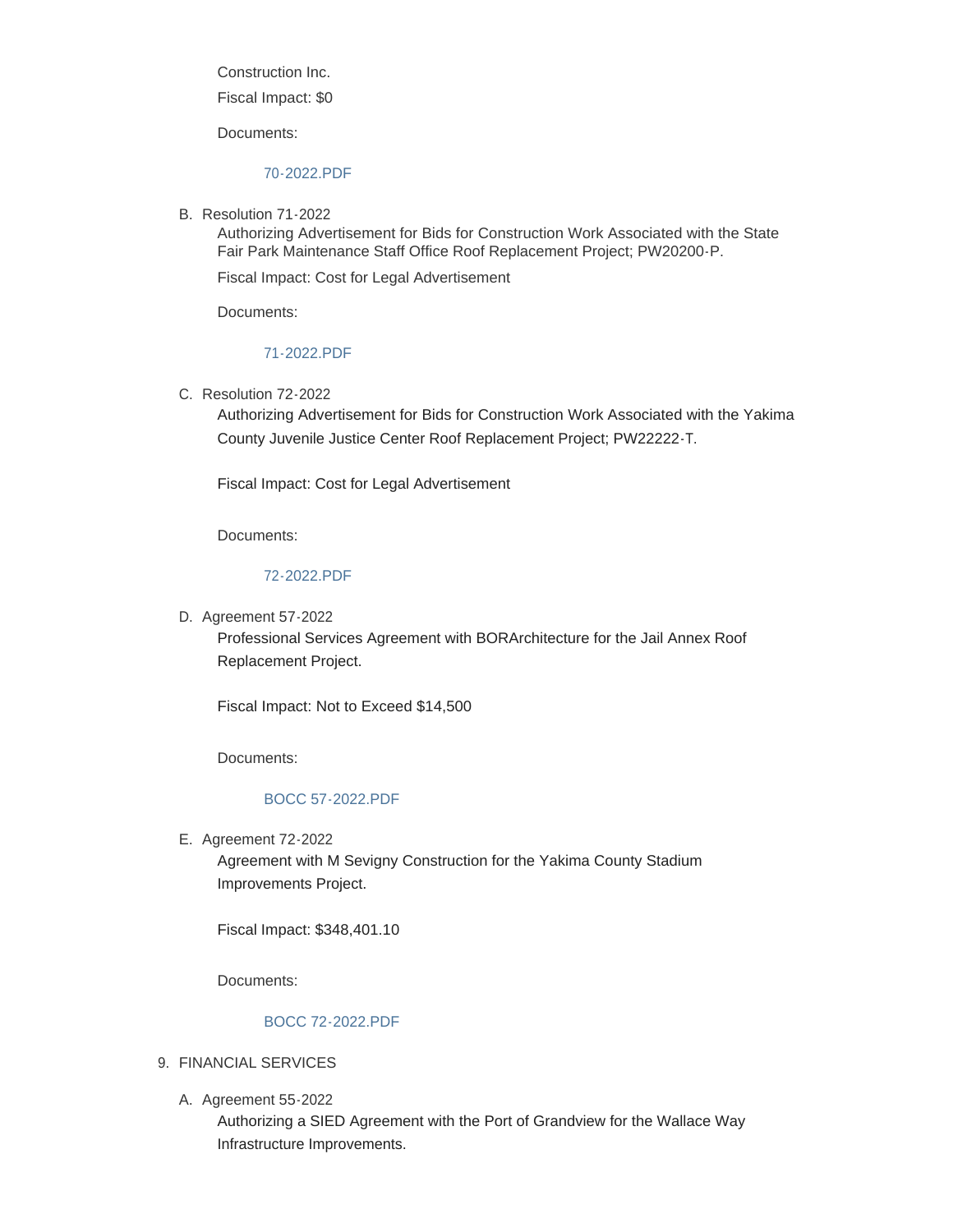Fiscal Impact: The Total SIED Agreement is for \$944,000, with \$472,000 as a Grant and \$472,000 as a Loan

Documents:

## [BOCC 55-2022.PDF](https://www.yakimacounty.us/AgendaCenter/ViewFile/Item/3941?fileID=15688)

B. Agreement 73-2022

Approving Amendment #1 to the Workday Master Subscription.

Fiscal Impact: \$0

Documents:

## [BOCC 73-2022.PDF](https://www.yakimacounty.us/AgendaCenter/ViewFile/Item/3985?fileID=15720)

#### 10. HUMAN RESOURCES

A. Resolution 73-2022

Additions/Deletions to Budgeted Positions in Fund 540 (Financial Services), Department 460 (Juvenile Court), Fund 115 (Sales Tax, Juvenile Court), and Fund 121 (Public Services, County Roads).

Fiscal Impact: Funding of the Changes will be Absorbed within the Existing Department Budget Levels for 2022

Documents:

## [73-2022.PDF](https://www.yakimacounty.us/AgendaCenter/ViewFile/Item/3979?fileID=15717)

## 11. HUMAN SERVICES

#### A. Agreement 60-2022

Agreement with OIC of Washington to Enhance Existing Anti-Poverty Support Program Outreach Efforts to Further Prevent, Prepare for, and Respond to the Impacts of COVID among Individuals and Families who are Homeless and Receiving Homeless Assistance.

Fiscal Impact: \$133,474 - Emergency Solutions Grant

Documents:

#### [BOCC 60-2022.PDF](https://www.yakimacounty.us/AgendaCenter/ViewFile/Item/3961?fileID=15695)

**B.** Agreement 61-2022

Modification #1 to the Agreement with OIC of Washington to Modify the Contract End Date and Reduce the Total Amount of the Federal Rent Assistance Contract.

Fiscal Impact: This Modification Reduces the Total Amount of the Contract by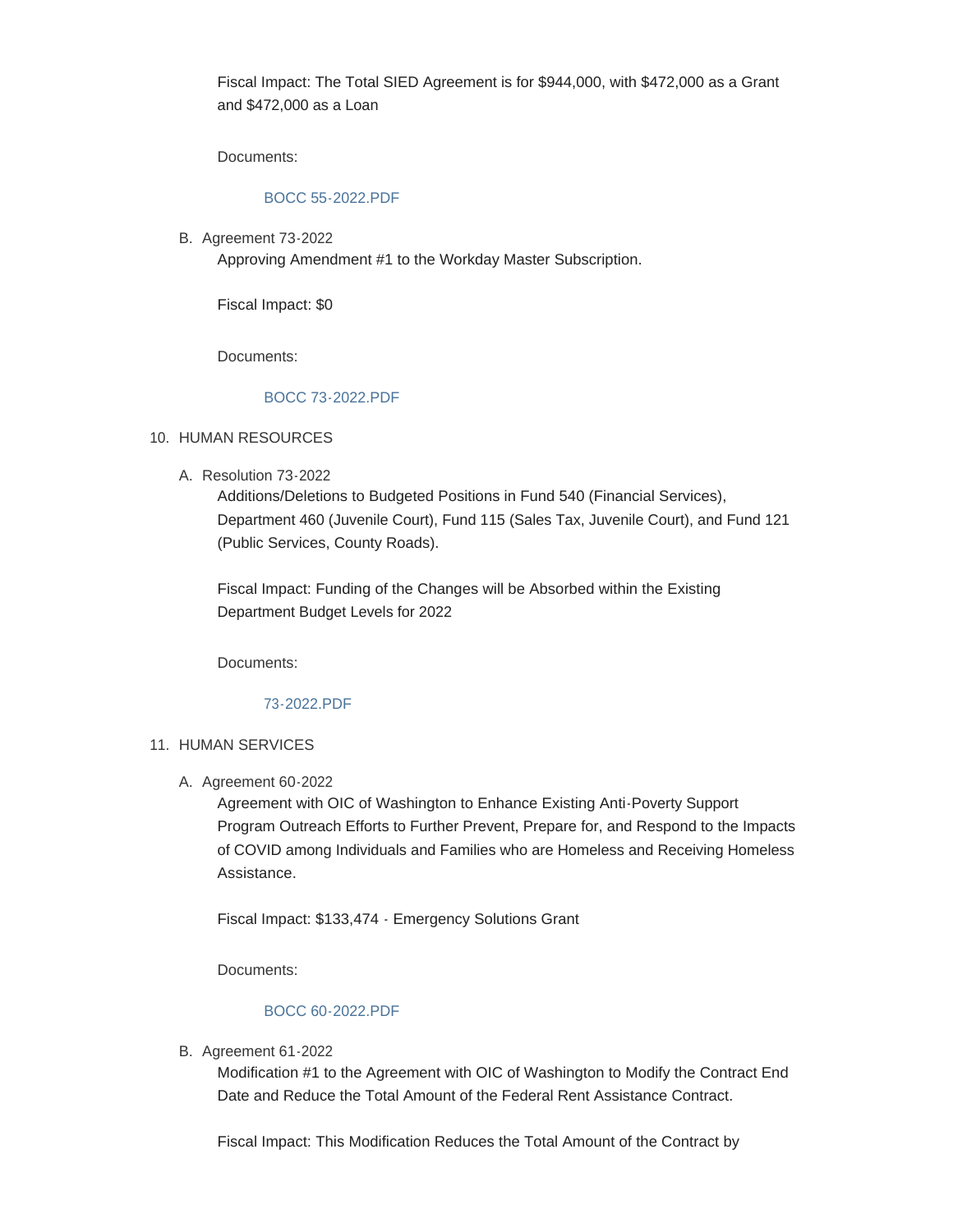Documents:

#### [BOCC 61-2022.PDF](https://www.yakimacounty.us/AgendaCenter/ViewFile/Item/3962?fileID=15697)

C. Agreement 62-2022

Agreement with Generating Hope to Engage Clients with Case Management, Provide Emergency Shelter, Meals, and Offer a Drop-In Center with a Variety of Services.

Fiscal Impact: \$110,748 - Emergency Solutions Grant

Documents:

## [BOCC 62-2022.PDF](https://www.yakimacounty.us/AgendaCenter/ViewFile/Item/3963?fileID=15698)

D. Agreement 63-2022

Agreement with Generating Hope to Increase Capacity of On-Site Case Management and to Distribute Health/Hygiene Supplies to People Living in Encampments and on the Streets.

Fiscal Impact: \$22,103 - Emergency Solutions Grant

Documents:

## [BOCC 63-2022.PDF](https://www.yakimacounty.us/AgendaCenter/ViewFile/Item/3964?fileID=15699)

E. Agreement 64-2022

Agreement with Triumph Treatment Services to Provide an Emergency Shelter for Individuals, Families with Children, and Pregnant Women.

Fiscal Impact: \$197,253 - Emergency Solutions Grant

Documents:

#### [BOCC 64-2022.PDF](https://www.yakimacounty.us/AgendaCenter/ViewFile/Item/3965?fileID=15700)

F. Agreement 65-2022

Agreement with Yakima Neighborhood Health Services to Secure 4 Additional Family Overnight Winter Weather Shelter Units at Cosecha Court in Granger and Purchase 25 Motel/Hotel Vouchers for those Experiencing Homelessness in the Lower Yakima Valley.

Fiscal Impact: \$34,300 - Emergency Solutions Grant

Documents:

[BOCC 65-2022.PDF](https://www.yakimacounty.us/AgendaCenter/ViewFile/Item/3966?fileID=15701)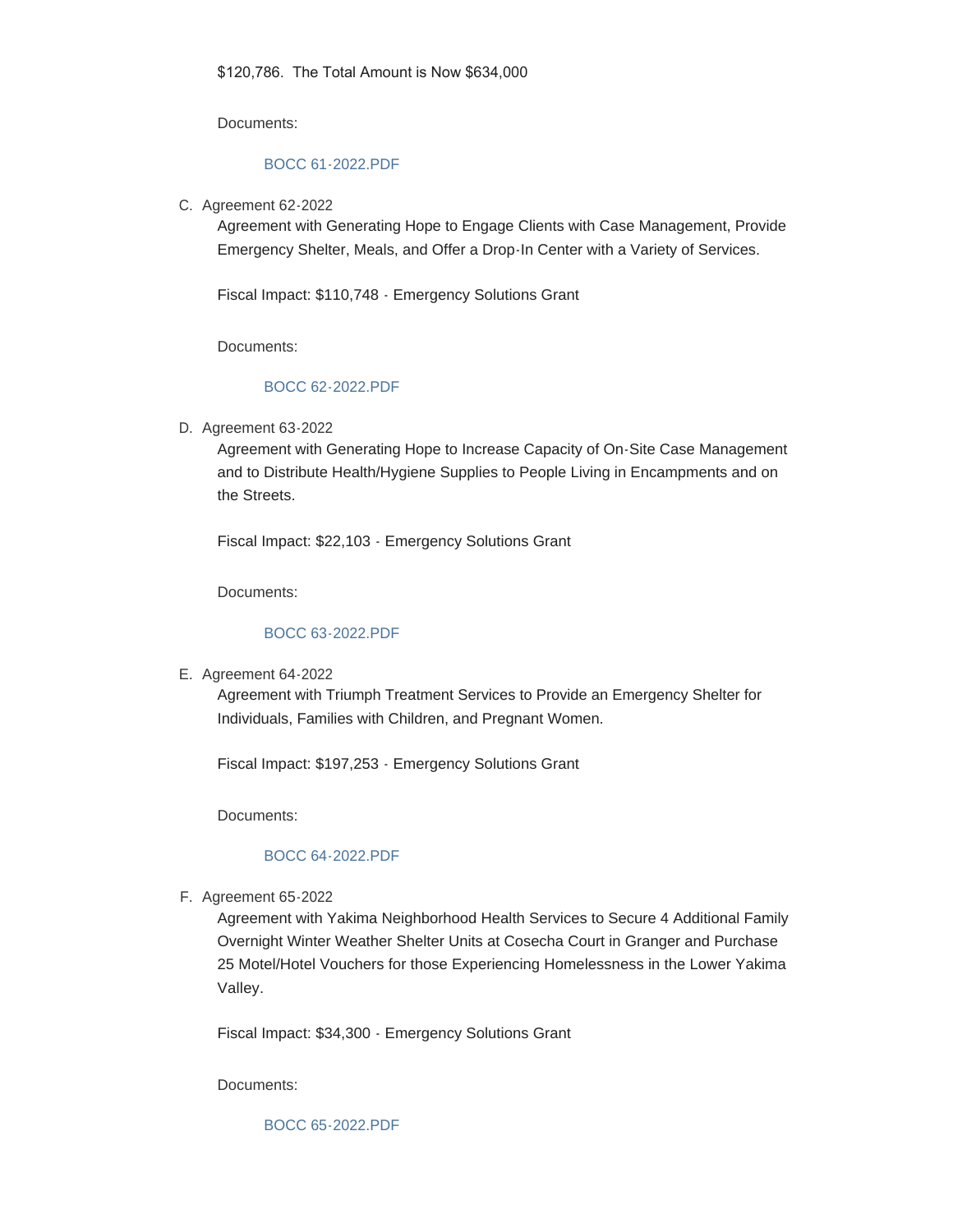## G. Agreement 66-2022

Agreement with Yakima Neighborhood Health Services for a Landlord Mitigation Program.

Fiscal Impact: \$41,369 - Emergency Solutions Grant

Documents:

#### [BOCC 66-2022.PDF](https://www.yakimacounty.us/AgendaCenter/ViewFile/Item/3967?fileID=15702)

H. Agreement 67-2022

Agreement with Yakima Neighborhood Health Services to Add a Temporary Outreach Worker and Case Manager to Assist with Reaching More Unsheltered Individuals and Families.

Fiscal Impact: \$74,760 - Emergency Solutions Grant

Documents:

#### [BOCC 67-2022.PDF](https://www.yakimacounty.us/AgendaCenter/ViewFile/Item/3968?fileID=15703)

l. Agreement 68-2022

Agreement with Yakima Neighborhood Health Services to Provide a Medical Respite Program.

Fiscal Impact: \$34,300 - Emergency Solutions Grant

Documents:

## [BOCC 68-2022.PDF](https://www.yakimacounty.us/AgendaCenter/ViewFile/Item/3969?fileID=15704)

Agreement 69-2022 J.

Modification #1 to the Agreement with Yakima Neighborhood Health Services to Amend the Contract End Date and Reduce the Total Amount of the Federal Rent Assistance Contract.

Fiscal Impact: This Modification Reduces the Total Amount of the Contract by \$1,939,944. The Total Amount of the Contract is Now \$1,205,000

Documents:

# [BOCC 69-2022.PDF](https://www.yakimacounty.us/AgendaCenter/ViewFile/Item/3970?fileID=15705)

K. Agreement 70-2022

Agreement with LiveStories to Administer a Rental Assistance Program in Yakima County.

Fiscal Impact: \$2,204,000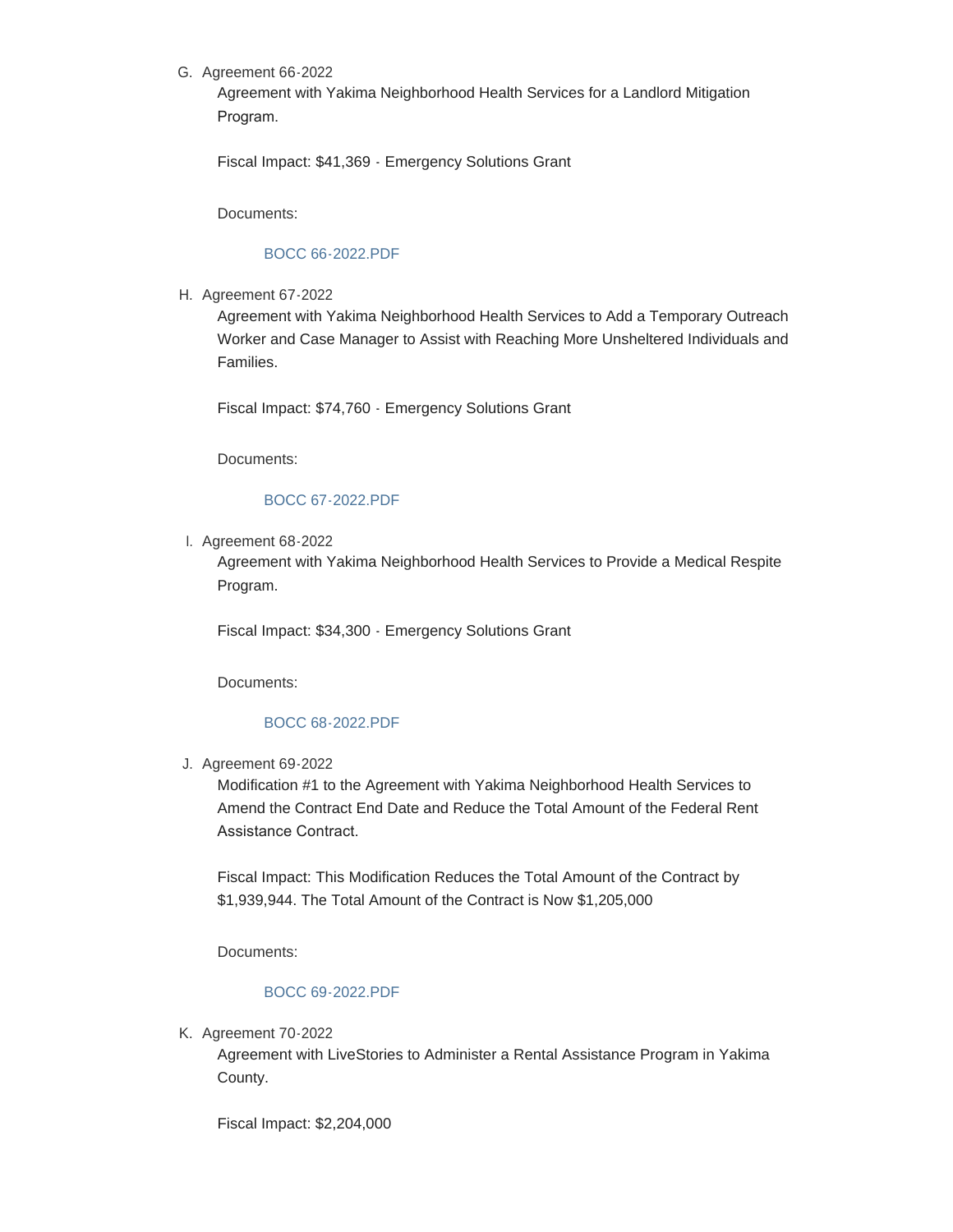Documents:

### [BOCC 70-2022.PDF](https://www.yakimacounty.us/AgendaCenter/ViewFile/Item/3971?fileID=15706)

## 12. PROSECUTOR

A. Agreement 58-2022

Agreement with Noel Investment Inc. for Office Space Rent for the Prosecuting Attorney's Office Child Support Division in Yakima County.

Fiscal Impact: There is no Impact to the 2022 Prosecutor's General Fund Budgeted Amount. The Rent will not Increase until March 2023. This Expenditure is 100% Reimbursed by the State of Washington, Division of Child Services Under a Grant

Documents:

## [BOCC 58-2022.PDF](https://www.yakimacounty.us/AgendaCenter/ViewFile/Item/3944?fileID=15691)

- 13. PUBLIC SERVICES
	- A. Resolution 69-2022 Adopting the Yakima County 2022-2027 Capital Improvement Program.

Fiscal Impact: \$0

Documents:

#### [69-2022.PDF](https://www.yakimacounty.us/AgendaCenter/ViewFile/Item/3980?fileID=15718)

**B.** Agreement 71-2022

Amendment #1 to the Agreement with TruePoint Solutions to Extend the Contract End Date and Add an Additional 400 Hours of Work to the Contract.

Fiscal Impact: \$305,680

Documents:

#### [BOCC 71-2022.PDF](https://www.yakimacounty.us/AgendaCenter/ViewFile/Item/3981?fileID=15719)

- 14. PURCHASING
	- A. Resolution 74-2022

Authorizing Advertisement for Call for Proposals for Investigative and Evidence Towing Services for the Sheriff's Department.

Fiscal Impact: Cost of Advertisement

Documents:

[74-2022.PDF](https://www.yakimacounty.us/AgendaCenter/ViewFile/Item/3987?fileID=15722)